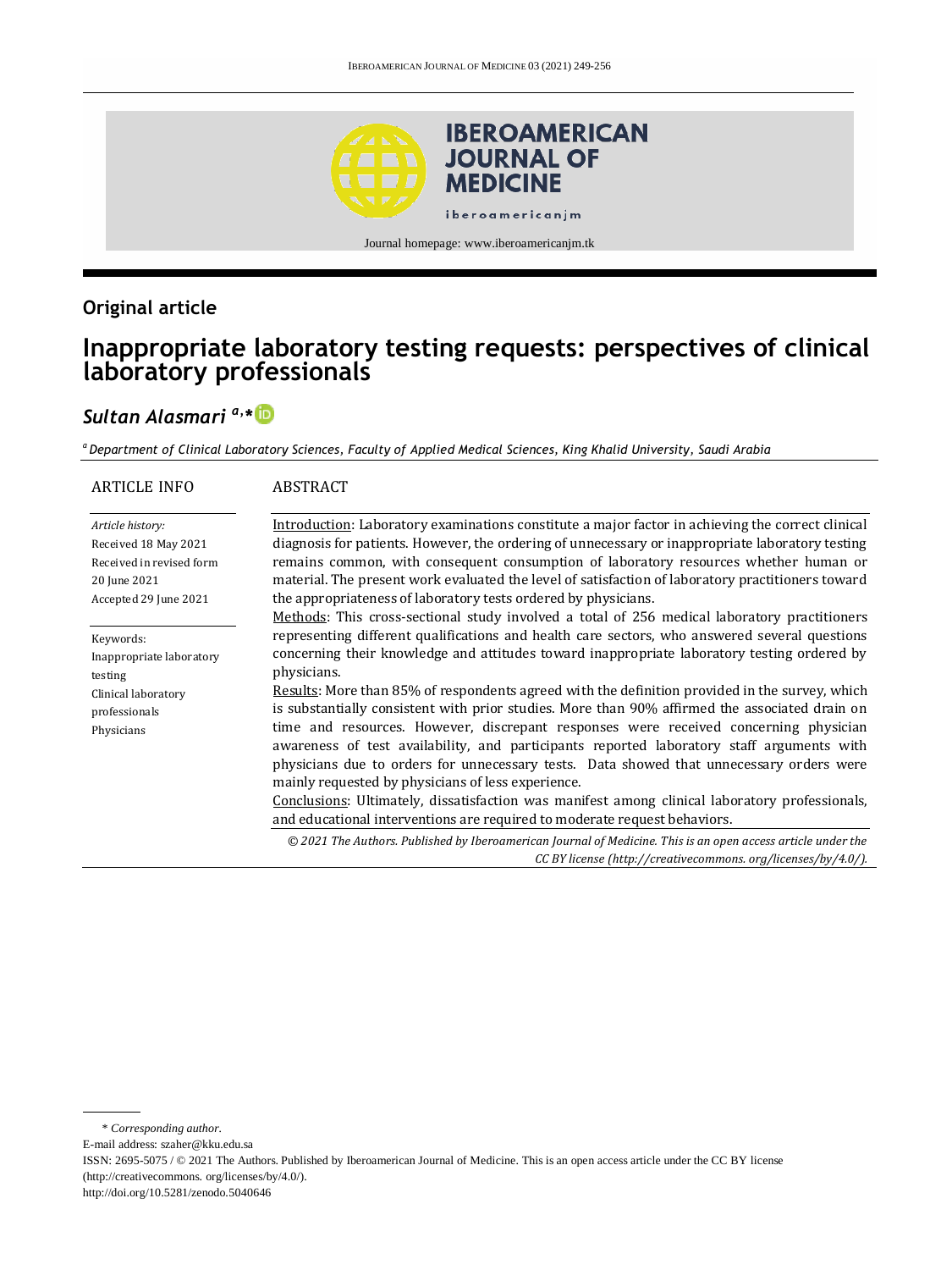# **Solicitudes de pruebas de laboratorio inapropiadas: perspectivas de los profesionales del laboratorio clínico**

| <b>INFO. ARTÍCULO</b>                                                                                                    | RESUMEN                                                                                                                                                                                                                                                                                                                                                                                                                                                                                                                                                                                                                                                                                                                                                               |  |
|--------------------------------------------------------------------------------------------------------------------------|-----------------------------------------------------------------------------------------------------------------------------------------------------------------------------------------------------------------------------------------------------------------------------------------------------------------------------------------------------------------------------------------------------------------------------------------------------------------------------------------------------------------------------------------------------------------------------------------------------------------------------------------------------------------------------------------------------------------------------------------------------------------------|--|
| Historia del artículo:<br>Recibido 18 Mayo 2021<br>Recibido en forma revisada<br>20 Junio 2021<br>Aceptado 29 Junio 2021 | Introducción: Los exámenes de laboratorio constituyen un factor importante para lograr el<br>diagnóstico clínico correcto de los pacientes. Sin embargo, el pedido de pruebas de laboratorio<br>innecesarias o inapropiadas sigue siendo común, con el consiguiente consumo de recursos de<br>laboratorio, ya sean humanos o materiales. El presente trabajo evaluó el nivel de satisfacción de<br>los profesionales de laboratorio con respecto a la idoneidad de las pruebas de laboratorio<br>ordenadas por los médicos.                                                                                                                                                                                                                                           |  |
| Palabras clave:<br>Test de laboratorio<br>inapropiados<br>Profesionales clínicos de                                      | Métodos: Este estudio transversal involucró a un total de 256 médicos de laboratorio de<br>diferentes calificaciones y sectores de atención de la salud, quienes respondieron varias<br>preguntas sobre sus conocimientos y actitudes hacia las pruebas de laboratorio inapropiadas<br>ordenadas por los médicos.                                                                                                                                                                                                                                                                                                                                                                                                                                                     |  |
| laboratorio<br>Médicos                                                                                                   | Resultados: Más del 85% de los encuestados estuvo de acuerdo con la definición proporcionada<br>en la encuesta, que es sustancialmente consistente con estudios anteriores. Más del 90% afirmó<br>la pérdida asociada de tiempo y recursos. Sin embargo, se recibieron respuestas discrepantes<br>con respecto al conocimiento de los médicos sobre la disponibilidad de las pruebas, y los<br>participantes informaron sobre las discusiones del personal del laboratorio con los médicos<br>debido a las órdenes de pruebas innecesarias. Los datos mostraron que los pedidos innecesarios<br>fueron solicitados principalmente por médicos con menos experiencia.<br>Conclusiones: En última instancia, la insatisfacción se manifestó entre los profesionales del |  |
|                                                                                                                          | laboratorio clínico y se requieren intervenciones educativas para moderar las conductas de<br>solicitud.                                                                                                                                                                                                                                                                                                                                                                                                                                                                                                                                                                                                                                                              |  |
|                                                                                                                          | © 2021 Los Autores. Publicado por Iberoamerican Journal of Medicine. Éste es un artículo en acceso abierto                                                                                                                                                                                                                                                                                                                                                                                                                                                                                                                                                                                                                                                            |  |

*bajo licencia CC BY (http:/[/creativecommons. org/licenses/by/4.0/\)](https://creativecommons.org/licenses/by/4.0/).*

HOW TO CITE THIS ARTICLE: Alasmari S. Inappropriate laboratory testing requests: perspectives of clinical laboratory professionals. Iberoam J Med. 2021;3(3):249-256. doi[: 10.5281/zenodo.5040646.](http://doi.org/10.5281/zenodo.5040646)

# **1. INTRODUCTION**

Up to 70% of treatment decisions rely mainly on laboratory testing. As such, clinical laboratories are recognized as integral in ensuring the accuracy of disease diagnosis, management, and mentoring [1, 2], and maintaining laboratory quality and test availability for every medical testing request is of interest. In addition, ensuring the appropriateness of requested testing is essential. "Necessary or appropriate laboratory testing means the procedure of requesting tests at the right time for the right time using the right methods with knowing of the right cost" [3, 4]. Unnecessarily laboratory tests constitute approximately 10 to 70%. Thus, contribute to inaccurate diagnosis and treatment [5].

Zhi et al. determined inappropriate testing to occur in two forms, overutilization and underutilization, where overutilization is the ordering of tests not indicated and underutilization the failure to order indicated tests [6]. Several studies have revealed that overutilization constitutes approximately 20% of requested laboratory testing [7, 8], and both overutilization and underutilization

can be physically and economically harmful as well as lifethreatening to patients. For instance, overutilization could result in unnecessary blood sample collection, elevated expense, and inaccurate test results, while underutilization could lead to serious consequences including morbidity due to inadequate or late laboratory testing requests [6]. Overutilization in particular is of concern in numerous countries. The "Choosing Wisely" campaign began in 2014 in the United States, followed by Canada, to encourage physicians and patients to discuss inappropriate tests, methods, and disease management. This campaign has since been adopted by many health care providers in several countries [9].

Overutilization of laboratory testing is influenced by numerous factors, including the experience and specialty of the practitioners [10]. Experienced physicians are assumed to be aware of and familiar with what laboratory tests are best and available for patients. Conversely, less experienced physicians or residents could consume laboratory resources when over-requesting inappropriate laboratory testing [7, 11]. In particular, university and internship student physicians were found to be more often involved in inappropriate requesting of laboratory tests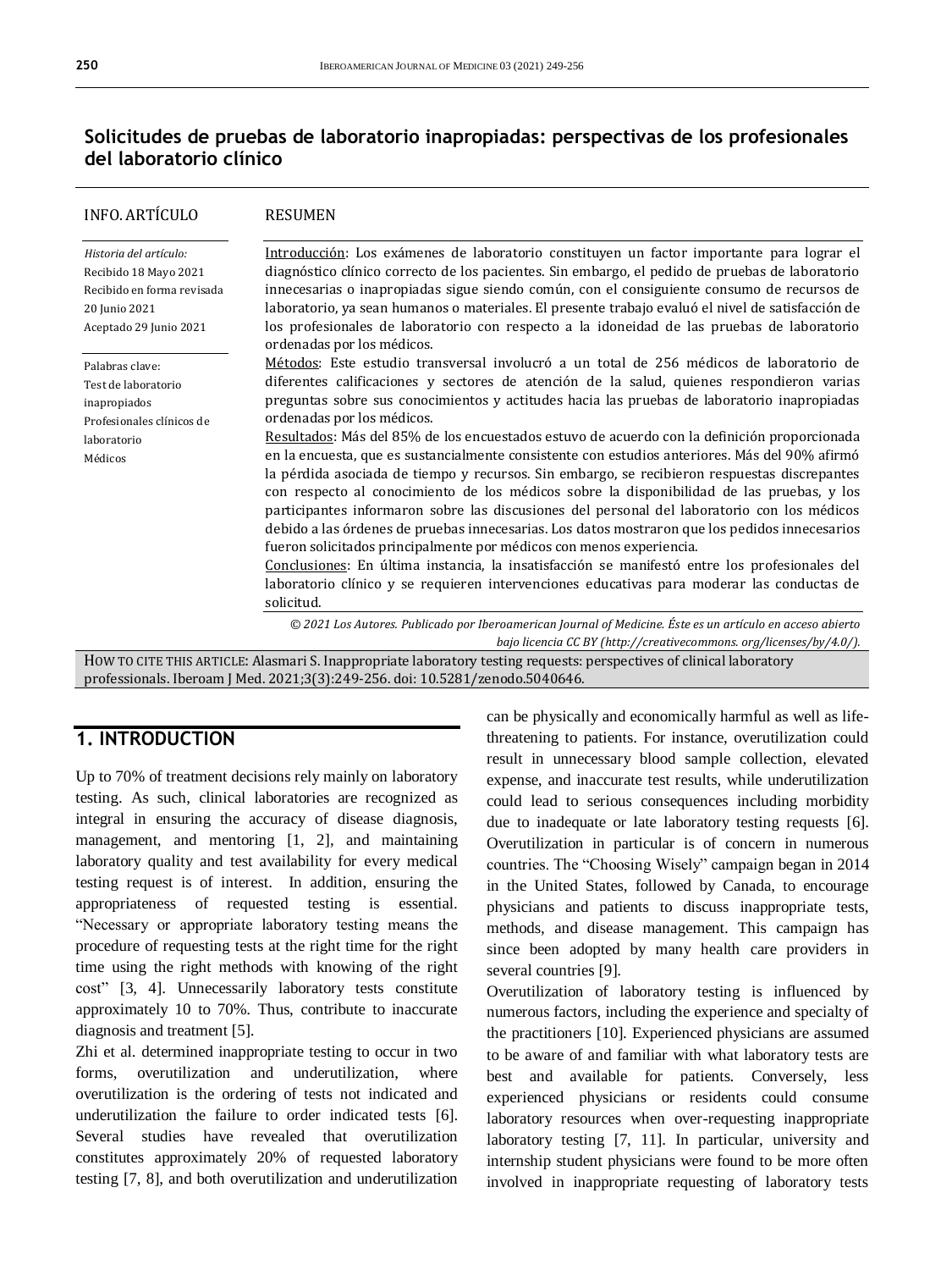because they are more prone to fear of missing the right diagnosis [10]. Improving and encouraging the proper utilization of laboratory testing was in that case achieved by implementing education, auditing, and use of a highly computerized restricted ordering system [10]. It has been shown more generally that improving the awareness or alertness of doctors concerning factors that contribute to overutilization leads to control of inappropriate testing requests [12]. In a study of one tertiary referral center in Saudi Arabia, Morris et al. reported an increase in the demand for clinical laboratory services despite the fixed budget for such services [13]. They suggested that the demands could be managed by three effective factors: strong medical leadership, coaching, and education [13]. Overall, intervention is necessary to restrict the overutilization of laboratory services by unnecessary tests; towards this end, it is of interest to first assess the extent of inappropriate testing currently requested by physicians.

The present study thus aimed to evaluate the demands for inappropriate laboratory testing by physicians in Saudi Arabia from a different direction, namely measuring the satisfaction of medical laboratory professionals toward testing requests.

### **2. METHODS**

#### **2.1. STUDY DESIGN AND PARTICIPANTS**

A list of questionnaires was designed and reviewed by medical academic/researcher staff at the Department of Medical Laboratory Sciences, King Khalid University. In the interest of better understanding and evaluation, survey questions were circulated to participants in the Arabic language and then translated into English. A valid and simple form was generated using Google Forms, a software utility for survey administration. A link including all questions was distributed to medical laboratory professionals throughout Saudi Arabia. The survey form started with a short description of the study, including the topic and objectives. The form constituted three different sections, respectively concerning participant general information (gender and duration of employment), knowledge, and attitudes. The latter two were assessed by asking a straightforward question concerning the targeted factor and another on the most suitable reaction to the factor.

To examine the extent of participant satisfaction concerning laboratory testing requests, the survey was divided into two parts. The first examined participant knowledge concerning inappropriate laboratory testing and consisted of the definition of unnecessary laboratory testing and its impact on laboratory resources. The second constituted an assessment of the proper attitude among clinical laboratory members for preserving laboratory supplies.

A total of twelve questions were used to assess the knowledge and attitudes of the participants. Participants were informed that participation is not compulsory, and that they have the right to not participate or to withdraw even after participating. The study aimed to receive a minimum of 250 responses.

#### **2.2. DATA ANALYSIS**

Google form, a website data collection, was used for rapid and accurate data collection and management. The website analyzed the data and displayed it as frequencies and percentages. The analyzed data were then entered into GraphPad Prism (GraphPad Prism version 9.00 for Mac, GraphPad Software, San Diego CA) for further analysis.

#### **2.3. ETHICAL CONSIDERATIONS**

Ethical approval (HAPO-06-B-001)-ECM#2021-5407) for the study was obtained from the Ethical Committee of Scientific Research, King Khalid University, and the participants were assured that the information will be used only for research purposes.

## **3. RESULTS**

The survey used in this study was designed to determine factors that may influence laboratory resources and distributed to clinical laboratory professionals all over Saudi Arabia. The final study population constituted a total of 256 participants, who were of both genders and represented diverse qualifications, experiences, and types of hospitals. The proportion of male participants was greater than that of females, comprising over two-thirds the total (Male: n=178, 69.5%; Female: n=78, 30.5%; Table 1). The qualifications of the subjects were varied and ranged from a diploma to a Ph.D. (Table 1). The distribution of health facilities and job experience among participants is depicted in Table 1.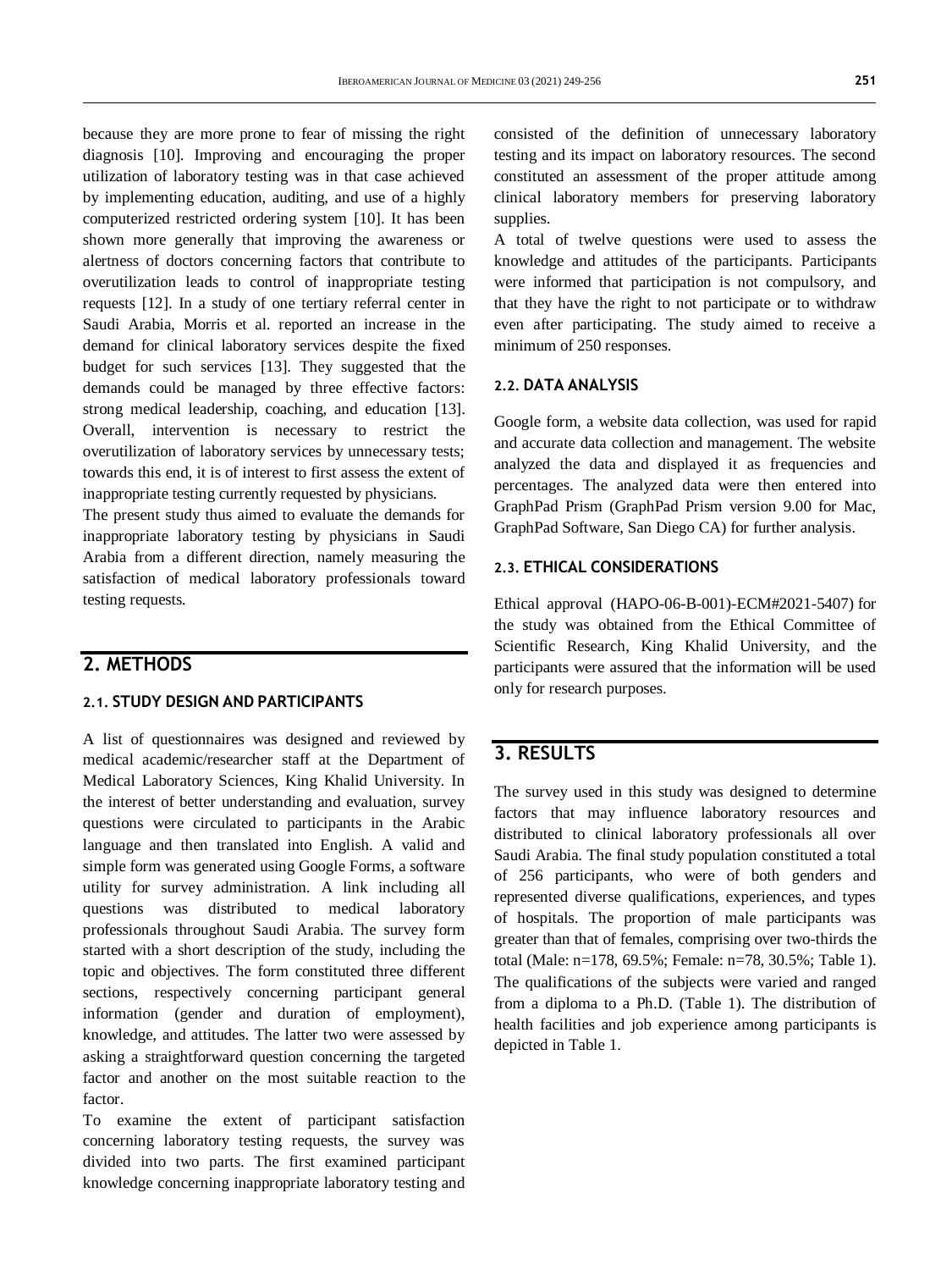| Table 1. Participant demographics. Breakdown of<br>participants according to sexuality, qualifications (degree),<br>health facilities and period of work experiences |             |  |  |  |
|----------------------------------------------------------------------------------------------------------------------------------------------------------------------|-------------|--|--|--|
| Criteria                                                                                                                                                             | $n$ (%)     |  |  |  |
| Gender                                                                                                                                                               |             |  |  |  |
| Male                                                                                                                                                                 | 178 (69.53) |  |  |  |
| Female                                                                                                                                                               | 78 (30.47)  |  |  |  |
| <b>Degree</b>                                                                                                                                                        |             |  |  |  |
| Diploma                                                                                                                                                              | 45 (17.58)  |  |  |  |
| <b>Bachelor</b>                                                                                                                                                      | 171 (66.79) |  |  |  |
| Master                                                                                                                                                               | 35 (13.68)  |  |  |  |
| Doctor of Philosophy                                                                                                                                                 | 5(1.94)     |  |  |  |
| Work experience (years)                                                                                                                                              |             |  |  |  |
| $1-5$                                                                                                                                                                | 82 (32.03)  |  |  |  |
| $6-10$                                                                                                                                                               | 62 (24.22)  |  |  |  |
| >10                                                                                                                                                                  | 112 (43.75) |  |  |  |
| <b>Health facilities</b>                                                                                                                                             |             |  |  |  |
| Primary Healtch Care                                                                                                                                                 | 23 (8.99)   |  |  |  |
| General Hospital                                                                                                                                                     | 101 (39.45) |  |  |  |
| Central Hospital                                                                                                                                                     | 37 (14.45)  |  |  |  |
| Specialist Hospital                                                                                                                                                  | 47 (18.36)  |  |  |  |
| Military Hospital                                                                                                                                                    | 18 (7.03)   |  |  |  |
| Private Hospital                                                                                                                                                     | 30 (11.72)  |  |  |  |

Participants' definition of inappropriate laboratory testing was determined by means of three different questions (Table 2). The overwhelming majority of participants (89.80%) agreed that inappropriate laboratory testing includes tests that physicians consistently request for every patient, regardless of any individual patient's condition and needs (Table 2). In addition, nearly all participants (85.81%) agreed that inappropriate medical laboratory testing includes physicians classifying a request as urgent when it is not otherwise such, which can delay highpriority tests for other patients (Table 2). Meanwhile, only 65.20% agreed that inappropriate medical laboratory testing includes requests for non-routine testing (Table 2).

We next examined the potential impact of inappropriate laboratory testing by proposing two possible consequences, the draining of laboratory resources and the delayed completion of priority laboratory tests (Table 3, objective 1). More than 90% of participants agreed on the impact of inappropriate laboratory testing on clinical laboratory resources and test performance (Figure 1).

We further explored physician communications to clinical laboratory professionals concerning test availability, awareness of limitations to the supply of some reagents, and reactions when laboratory staff refused to implement unnecessary tests due to such limitations (Table 3, objectives 2 and 3). Approximately half of participants reported physicians as being aware of available tests in the laboratory (Figure 2); however, the same percentage expressed that physicians are not aware of limitations concerning supplies for specialized laboratory tests (Figure 2B). Finally, there was some contrast in participant responses concerning the attitude of physicians upon test refusal (Figure 3). However, the majority were less satisfied with the reactions of some physicians and were criticized when refusing to perform inappropriate tests (Figure 3).

Besides, we were highly interested in determining the types of physicians and departments who contributed most to requests for inappropriate laboratory testing (Table 3, objective 4). Most participants admitted that unnecessary tests were almost all requested by general and resident physicians (Figure 4), while emergency rooms were the leading requestors of inappropriate laboratory testing as stated in Figure 4.

|                                                                                                                                                                                                                      |                  | Table 2. Definition of Inappropriate medical laboratory testing by medical laboratory practitioners $(n=256)$ |                          |
|----------------------------------------------------------------------------------------------------------------------------------------------------------------------------------------------------------------------|------------------|---------------------------------------------------------------------------------------------------------------|--------------------------|
| <b>Definition</b>                                                                                                                                                                                                    | Agree<br>$n$ (%) | <b>Disagree</b><br>$n$ (%)                                                                                    | I do not know<br>$n$ (%) |
| <b>Inappropriate medical</b><br>laboratory testing refers to<br>tests that physicians order on<br>a regular basis for every<br>patient, regardless of the<br>patient's condition or needs.                           | 230 (89.80)      | 22(8.60)                                                                                                      | 4(1.60)                  |
| <b>Inappropriate medical</b><br>laboratory testing refers to<br>tests that are requested<br>urgently by physicians but<br>are not such, resulting in the<br>delay of some high-priority<br>tests for other patients. | 220 (85.81)      | 24 (9.49)                                                                                                     | 14 (4.70)                |
| <b>Non-routine medical</b><br>laboratory testing requests<br>are referred to as<br>inappropriate medical<br>laboratory testing requests.                                                                             | 167(65.20)       | 74 (28.90)                                                                                                    | 15(5.90)                 |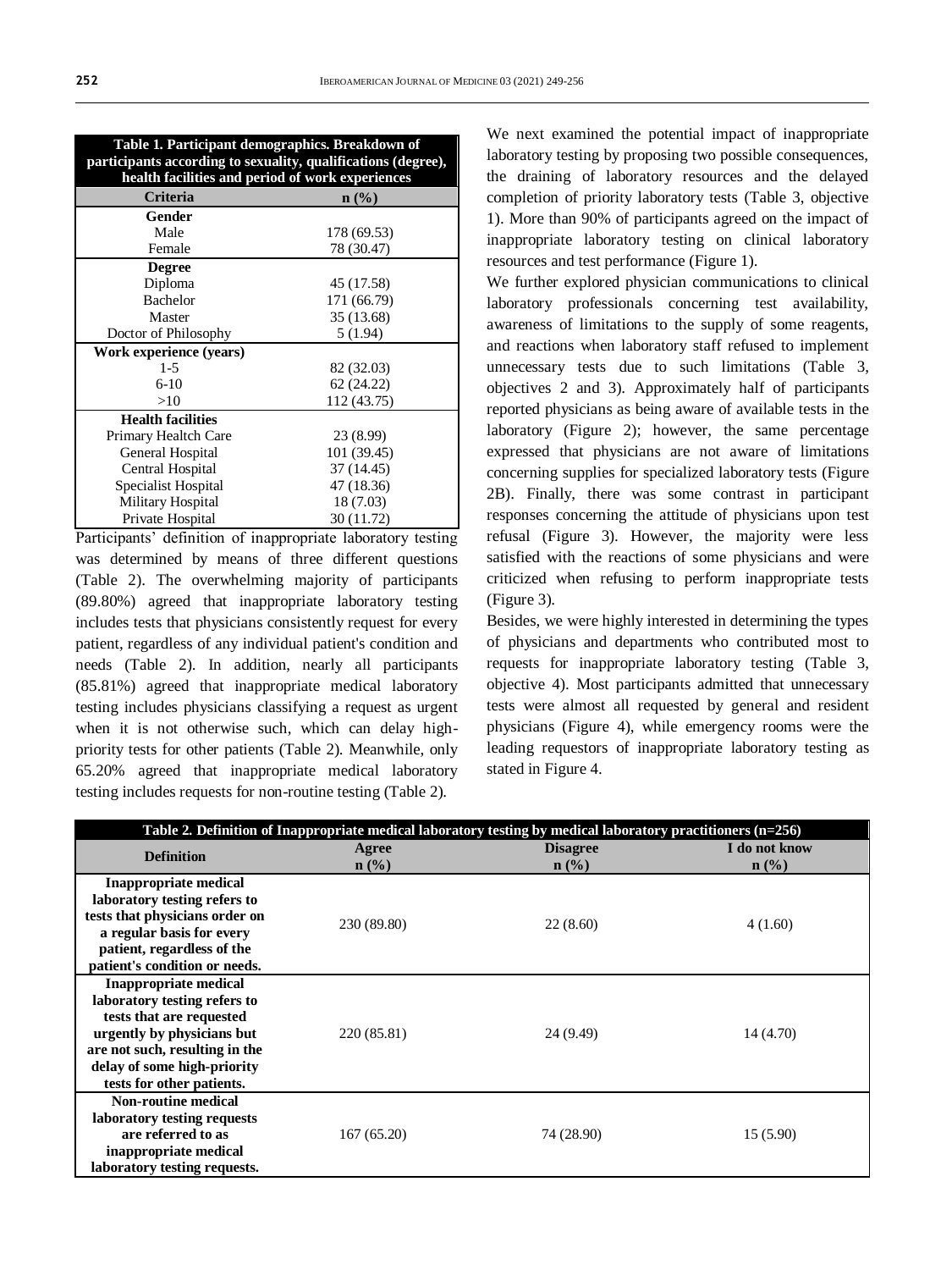| <b>Table 3. Patterns of questions</b>                         |    |                                                                                                                   |  |  |  |
|---------------------------------------------------------------|----|-------------------------------------------------------------------------------------------------------------------|--|--|--|
| Objective                                                     |    | <b>Survey questions</b>                                                                                           |  |  |  |
|                                                               |    | Inappropriate medical laboratory testing request by                                                               |  |  |  |
|                                                               |    | physicians form a draining on laboratory resources                                                                |  |  |  |
| Possible consequences as a result of requesting inappropriate | 2. | A continuous requesting inappropriate medical                                                                     |  |  |  |
| laboratory tests                                              |    | laboratory tests by physicians prompt a delay of                                                                  |  |  |  |
|                                                               |    | laboratory health practitioners in completion of priority                                                         |  |  |  |
|                                                               |    | laboratory tests.                                                                                                 |  |  |  |
|                                                               |    | Do you think that physicians are aware of laboratory                                                              |  |  |  |
| <b>Awareness of physicians</b>                                | 2. | tests availability, whether routine or non-routine tests?<br>Do physicians aware of the limited of non-routine or |  |  |  |
|                                                               |    | specialized examinations and the difficulty in providing                                                          |  |  |  |
|                                                               |    | and obtaining them permanently?                                                                                   |  |  |  |
|                                                               |    | When phoning a physician concerning inappropriate or                                                              |  |  |  |
|                                                               |    | unnecessary lab tests, does he/she react to your calls?                                                           |  |  |  |
| <b>Attitudes and communications</b>                           |    | Do physicians cancel requests of inappropriate or                                                                 |  |  |  |
|                                                               |    | unnecessary lab tests when convinced by your                                                                      |  |  |  |
|                                                               |    | arguments?                                                                                                        |  |  |  |
|                                                               |    | When you refuse inappropriate or unnecessary lab                                                                  |  |  |  |
|                                                               |    | tests, do you get blamed?<br>Inappropriate or unnecessary lab tests are usually                                   |  |  |  |
| Level of physicians and nature of department that frequently  |    | requested by?                                                                                                     |  |  |  |
| order inappropriate or unnecessary lab tests                  | 2. | Inappropriate or unnecessary lab tests are Mostly sent                                                            |  |  |  |
|                                                               |    | by doctors of                                                                                                     |  |  |  |



*Figure 1: Impacts of unnecessary tests. Charts indicate participant responses to the possible consequences of requesting inappropriate laboratory testing on: A) clinical laboratory resources and B) test performance.* 

# **4. DISCUSSION**

Managing the material of health-care providers is critical to providing high-quality care [14]. Diagnostic laboratories are regarded as a core department in the health sector, and maintaining lab resources is therefore of interest [15]. In particular, the management of laboratory resources in hospitals that provide laboratory tests free-of-charge to patients supported by governments is critical for improving laboratory utilization. Additionally, protecting patients' budgets against extra bills for unnecessary laboratory tests

in the private sector is also of interest. This survey was designed to determine the current satisfaction of clinical laboratory professionals about laboratory test requests received from physicians as their perceptions are relevant to providing high-quality health services via providing fully equipped laboratories with a stock of routine and nonroutine tests. The participants included male and female employees of varying qualifications and experiences from primary, general, specialized, and military health care sectors as well as private health services. This diversity of participants may contribute to a better description of the extent of satisfaction of laboratory professionals in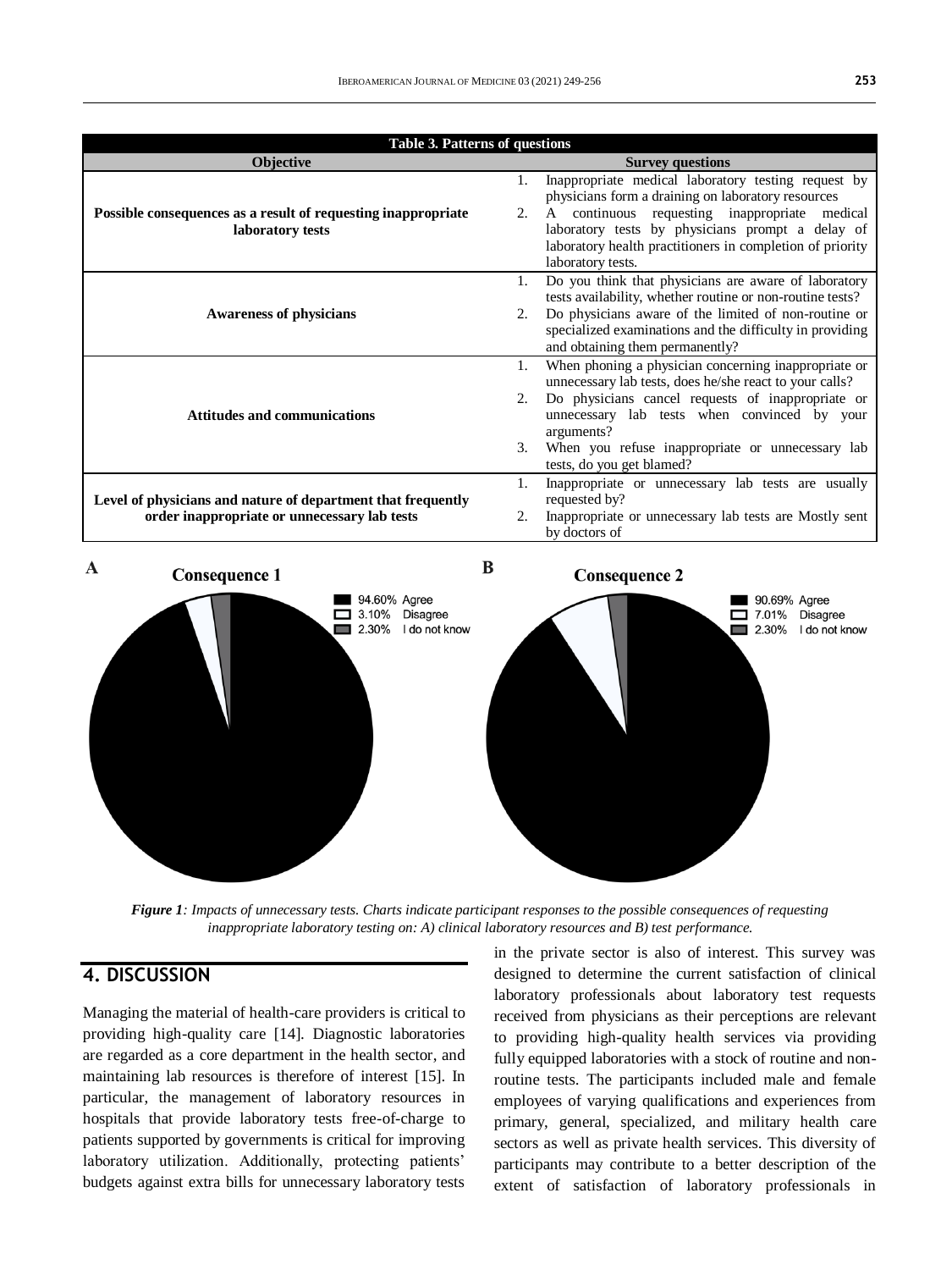

*Figure 2: Physician awareness of test resources. Charts indicate participant responses concerning the awareness of physicians toward A) test availability and B) limitations on laboratory testing.*



*Figure 3: Communication between physicians and clinical laboratory professionals. Charts indicate participant responses concerning the reactions of physicians when an action is taken by clinical laboratory professionals.*

different levels of the health care system.

To define the correct definition of inappropriate laboratory testing as perceived by laboratory practitioners, three different definitions were proposed. Our data showed that the majority of participants define inappropriate laboratory testing as testing requested persistently by physicians for every patient, regardless of any individual patient's condition and needs. This definition was in line with the previously described definition that inappropriate laboratory testing constitutes prescribing laboratory tests at will regardless of guidelines [3].

The survey also highlighted participants' views of the

consequences of inappropriate laboratory testing on laboratory resources. Participants agreed that overutilization has negative impacts on laboratory resources. One such impact is the draining of supplies, consistent with the study conducted by Cadamuro et al. [15]. In addition, inappropriate laboratory testing contributes to interruption of timely and needed care, particularly for cases in which testing is critical, as confirmed by almost all participants. The impact of inappropriate laboratory testing is thus not just an issue of cost, but also of sustainability and providing equal health care [3].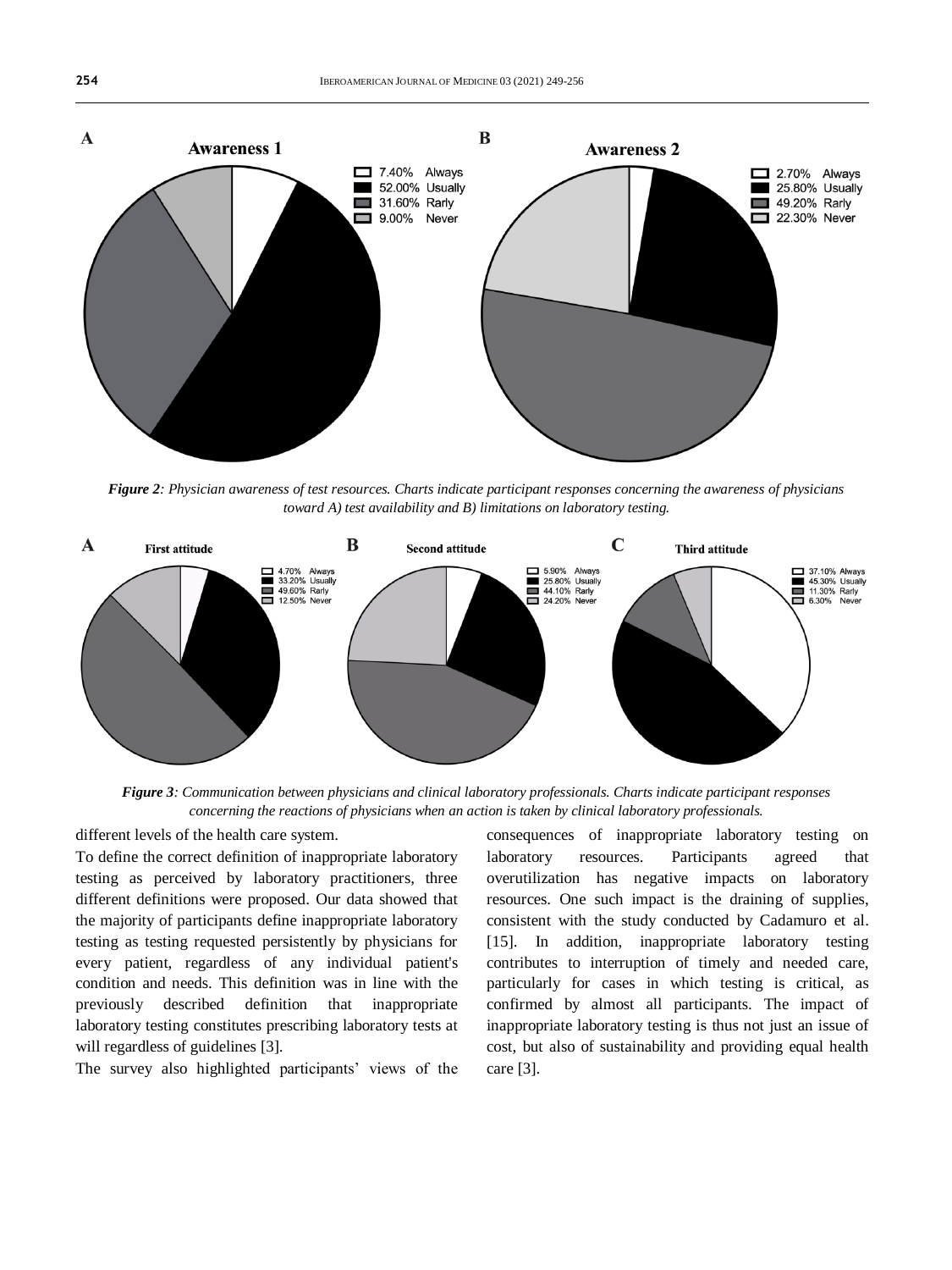

*Figure 4: Physicians and departments responsible for inappropriate laboratory testing orders. Charts indicate participant responses concerning inappropriate testing requests from A) different types of physicians and B) different departments.*

The study also allowed for the concomitant evaluation of physicians' perceived knowledge about the availability of both routine and non-routine tests. Such knowledge could exist as a list of the available tests provided by a hospital or be estimated via communication with clinical laboratory professionals. Participant responses indicated a lack of physician knowledge concerning test availability, but especially so regarding the limitations surrounding nonroutine or specialized examinations. It is known that overutilization of laboratory tests is highly prevalent, and that such overutilization may occur due to several factors involving physician awareness, knowledge, and insecurity [7]. Overutilization of laboratory testing has also been previously attributed to the culture of the health system and to lack of cost transparency [11]. In addition, concern regarding providing the right diagnosis for treatment management could contribute to overutilization [7]. Generally, inappropriate laboratory testing requests originate with physicians having less experience and knowledge. Recently, several studies determined that residents are responsible for the majority of inappropriate laboratory test orders [7, 11, 16]. This is consistent with participant responses, which revealed that general physicians and residents request the majority of inappropriate laboratory testing, with the emergency department bearing the brunt of the blame.

Eventually, the survey investigated the attitudes of clinical laboratory practitioners toward overutilization of laboratory tests. The results revealed a lack of communication between physicians and laboratories concerning patient condition and thus actual need for tests. To overcome such issues, Cadamuro et al. suggested implementing demand management schemes, which

incorporate several strategies including algorithms, education, and more that could help to manage ordering behaviour [15]. However, such strategies would not apply to every health care center and medical condition.

Our study adds to the literature that requests for inappropriate laboratory testing are common, particularly from junior physicians. Most studies that have particularly focused on requests for inappropriate laboratory tests aim to reduce the prevalence of and manage such requests, in addition to preserving resources so as to provide them to the right patient at the right time. Education interventions, understanding cost-effectiveness of tests, and other strategies assist in managing inappropriate laboratory testing. The present study has limitations, including that exact numbers of inappropriate laboratory testing orders in a period of time were not quantified, and that the evaluation was only made with consideration of clinical laboratory practitioners and their perceptions.

# **5. ACKNOWLEDGEMENTS**

The author is grateful to Dr. Mohammed Makkawi for his contribution to this study.